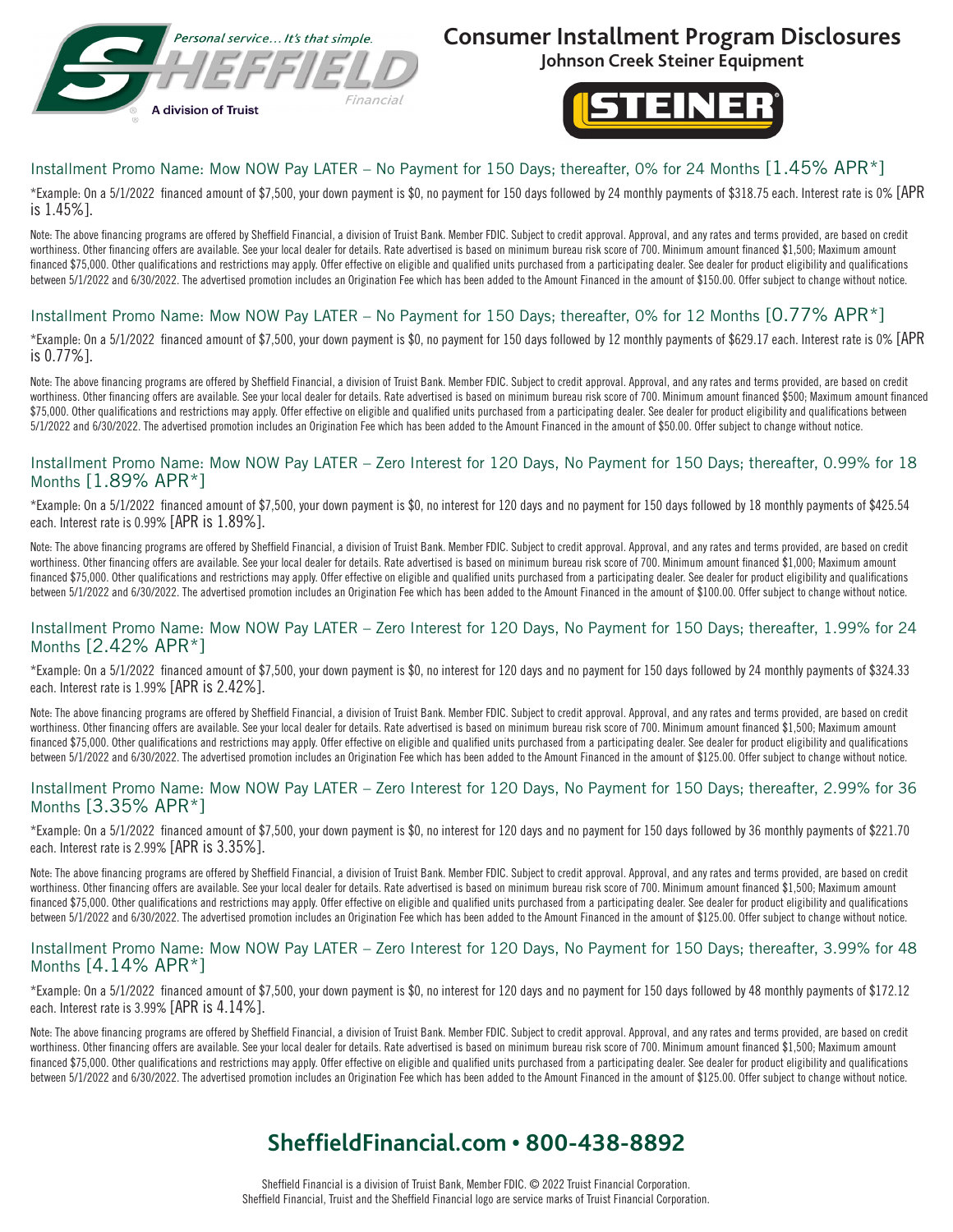

### **Consumer Installment Program Disclosures**

**Johnson Creek Steiner Equipment**



#### Installment Promo Name: 0% for 24 Months [1.59% APR\*]

\*Example: On financed amount of \$7,500, your down payment is \$0 with 24 monthly payments of \$317.71 each. Interest Rate is 0% [APR is 1.59% (E)].

Note: The above financing programs are offered by Sheffield Financial, a division of Truist Bank. Member FDIC. Subject to credit approval. Approval, and any rates and terms provided, are based on credit worthiness. Other financing offers are available. See your local dealer for details. Rate advertised is based on minimum bureau risk score of 660. Minimum amount financed \$1,500; Maximum amount financed \$75,000. Other qualifications and restrictions may apply. Offer effective on eligible and qualified units purchased from a participating dealer. See dealer for product eligibility and qualifications between 5/1/2022 and 6/30/2022. The advertised promotion includes an Origination Fee which has been added to the Amount Financed in the amount of \$125.00. Offer subject to change without notice.

#### Installment Promo Name: 0% for 36 Months [1.08% APR\*]

\*Example: On financed amount of \$7,500, your down payment is \$0 with 36 monthly payments of \$211.81 each. Interest Rate is 0% [APR is 1.08% (E)].

Note: The above financing programs are offered by Sheffield Financial, a division of Truist Bank. Member FDIC. Subject to credit approval. Approval, and any rates and terms provided, are based on credit worthiness. Other financing offers are available. See your local dealer for details. Rate advertised is based on minimum bureau risk score of 660. Minimum amount financed \$1,500; Maximum amount financed \$75,000. Other qualifications and restrictions may apply. Offer effective on eligible and qualified units purchased from a participating dealer. See dealer for product eligibility and qualifications between 5/1/2022 and 6/30/2022. The advertised promotion includes an Origination Fee which has been added to the Amount Financed in the amount of \$125.00. Offer subject to change without notice.

#### Installment Promo Name: 0% for 48 Months [0.81% APR\*]

\*Example: On financed amount of \$7,500, your down payment is \$0 with 48 monthly payments of \$158.86 each. Interest Rate is 0% [APR is 0.81% (E)].

Note: The above financing programs are offered by Sheffield Financial, a division of Truist Bank. Member FDIC. Subject to credit approval. Approval, and any rates and terms provided, are based on credit worthiness. Other financing offers are available. See your local dealer for details. Rate advertised is based on minimum bureau risk score of 700. Minimum amount financed \$1,500; Maximum amount financed \$75,000. Other qualifications and restrictions may apply. Offer effective on eligible and qualified units purchased from a participating dealer. See dealer for product eligibility and qualifications between 5/1/2022 and 6/30/2022. The advertised promotion includes an Origination Fee which has been added to the Amount Financed in the amount of \$125.00. Offer subject to change without notice.

#### Installment Promo Name: 1.99% for 48 Months [2.81% APR\*]

\*Example: On financed amount of \$7,500, your down payment is \$0 with 48 monthly payments of \$140.38 each. Interest Rate is 1.99% [APR is 4.66% (E)].

Note: The above financing programs are offered by Sheffield Financial, a division of Truist Bank. Member FDIC. Subject to credit approval. Approval, and any rates and terms provided, are based on credit worthiness. Other financing offers are available. See your local dealer for details. Rate advertised is based on minimum bureau risk score of 660. Minimum amount financed \$1,500; Maximum amount financed \$75,000. Other qualifications and restrictions may apply. Offer effective on eligible and qualified units purchased from a participating dealer. See dealer for product eligibility and qualifications between 5/1/2022 and 6/30/2022. The advertised promotion includes an Origination Fee which has been added to the Amount Financed in the amount of \$125.00. Offer subject to change without notice.

#### Installment Promo Name: 3.99% for 60 Months [4.66% APR\*]

\*Example: On financed amount of \$7,500, your down payment is \$0 with 60 monthly payments of \$140.38 each. Interest Rate is 3.99% [APR is 2.81% (E)].

Note: The above financing programs are offered by Sheffield Financial, a division of Truist Bank. Member FDIC. Subject to credit approval. Approval, and any rates and terms provided, are based on credit worthiness. Other financing offers are available. See your local dealer for details. Rate advertised is based on minimum bureau risk score of 660. Minimum amount financed \$2,500; Maximum amount financed \$75,000. Other qualifications and restrictions may apply. Offer effective on eligible and qualified units purchased from a participating dealer. See dealer for product eligibility and qualifications between 5/1/2022 and 6/30/2022. The advertised promotion includes an Origination Fee which has been added to the Amount Financed in the amount of \$125.00. Offer subject to change without notice.

# **SheffieldFinancial.com • 800-438-8892**